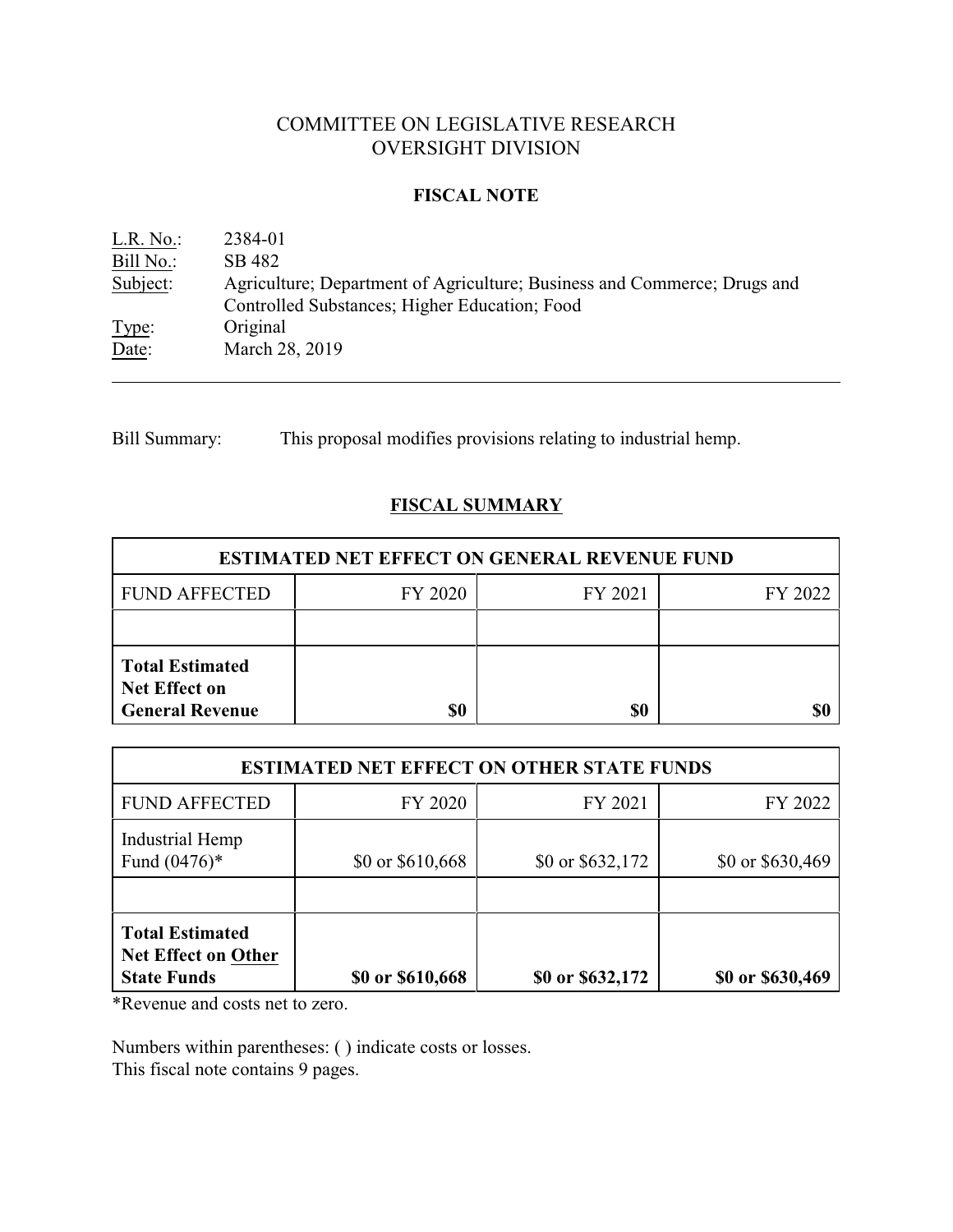L.R. No. 2384-01 Bill No. SB 482 Page 2 of 9 March 28, 2019

| <b>ESTIMATED NET EFFECT ON FEDERAL FUNDS</b>                        |         |         |         |  |  |  |  |
|---------------------------------------------------------------------|---------|---------|---------|--|--|--|--|
| <b>FUND AFFECTED</b>                                                | FY 2020 | FY 2021 | FY 2022 |  |  |  |  |
|                                                                     |         |         |         |  |  |  |  |
|                                                                     |         |         |         |  |  |  |  |
| <b>Total Estimated</b><br>Net Effect on All<br><b>Federal Funds</b> | \$0     | \$0     |         |  |  |  |  |

| <b>ESTIMATED NET EFFECT ON FULL TIME EQUIVALENT (FTE)</b>    |         |         |         |  |  |  |
|--------------------------------------------------------------|---------|---------|---------|--|--|--|
| <b>FUND AFFECTED</b>                                         | FY 2020 | FY 2021 | FY 2022 |  |  |  |
| Industrial Hemp<br>Fund (0476)                               | 2 FTE   | 2 FTE   | 2 FTE   |  |  |  |
| <b>Total Estimated</b><br><b>Net Effect on</b><br><b>FTE</b> | 2 FTE   | 2 FTE   | 2 FTE   |  |  |  |

 $\Box$  Estimated Net Effect (expenditures or reduced revenues) expected to exceed \$100,000 in any of the three fiscal years after implementation of the act.

| <b>ESTIMATED NET EFFECT ON LOCAL FUNDS</b>       |  |  |  |  |  |  |  |
|--------------------------------------------------|--|--|--|--|--|--|--|
| FY 2020<br>I FUND AFFECTED<br>FY 2021<br>FY 2022 |  |  |  |  |  |  |  |
| \$0<br>\$0<br>\$0<br>Local Government            |  |  |  |  |  |  |  |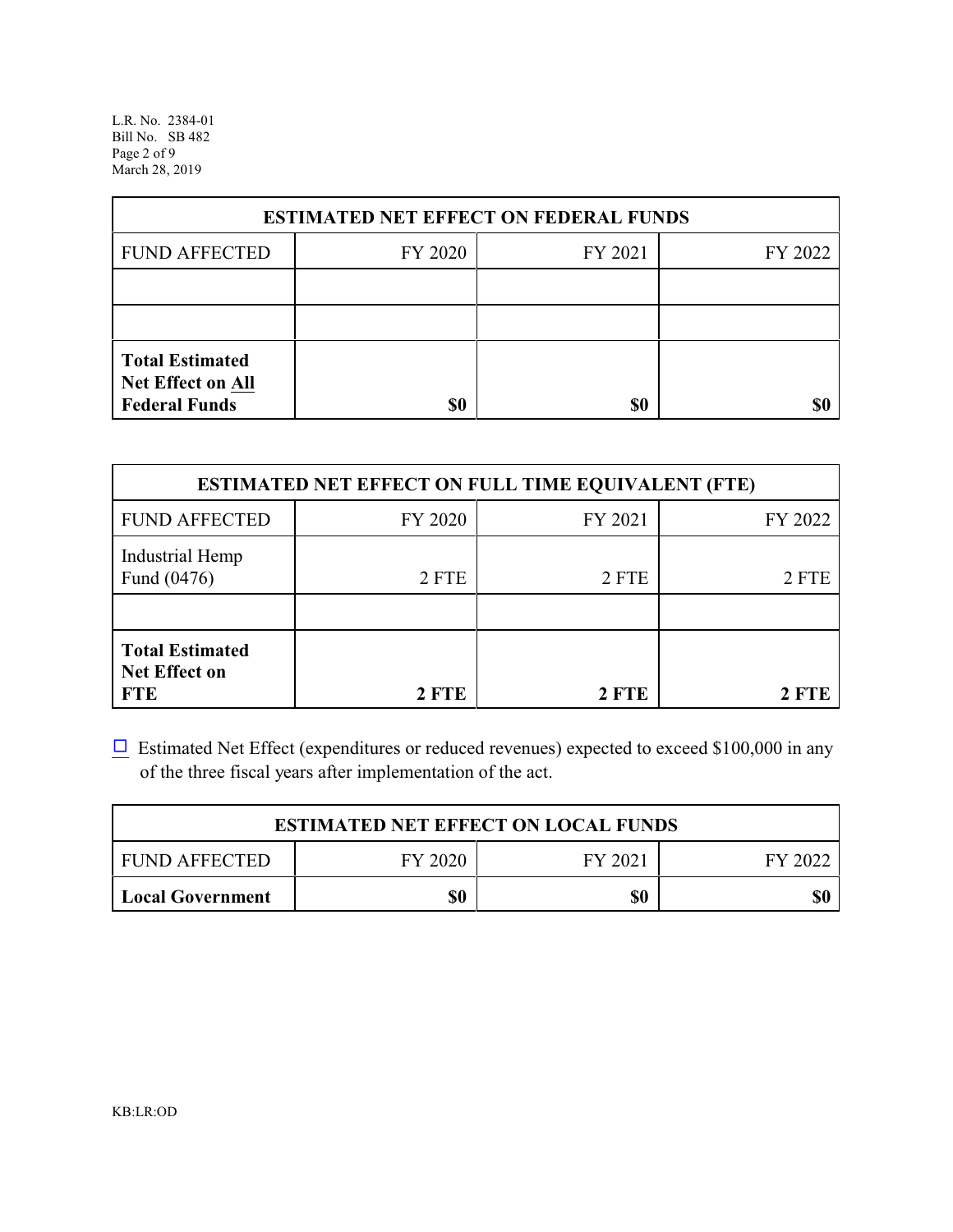#### **FISCAL ANALYSIS**

## ASSUMPTION

Officials from the **Department of Agriculture (AGR)** assume this proposal will increase annual Total State Revenue (TSR) related to industrial hemp by \$798,333 (from \$201,667 to \$1,000,000) by the various types.

| Type of revenue                | <b>Current Estimate</b> | Estimate with<br>SB 482 | Difference |
|--------------------------------|-------------------------|-------------------------|------------|
| Annualized application fees    | \$                      | \$                      | \$         |
|                                | 8,000                   | 16,667                  | 8,667      |
| Annualized producer fees       | \$                      | \$                      | \$         |
|                                | 25,000                  | 83,333                  | 58,333     |
| Annualized handler fees        | \$                      | $\mathbb{S}$            | \$         |
|                                | 4,167                   | $\theta$                | (4,167)    |
| Annual handler processing fees | \$                      | $\mathbb{S}$            | \$         |
|                                | 67,500                  | $\theta$                | (67,500)   |
| Annualized seed permit fees    | \$                      | $\mathbb{S}$            | \$         |
|                                | 7,000                   | $\overline{0}$          | (7,000)    |
| Annual Acreage fees            | \$                      | \$                      | \$         |
|                                | 90,000                  | 900,000                 | 810,000    |
|                                |                         |                         |            |
| Totals                         | \$                      | 1,000,000               | \$         |
|                                | 201,667                 | S                       | 798,333    |

AGR assumes this proposal will remove the minimum and maximum acreage requirements for Industrial Hemp. The proposal will increase the number and diversity of producer and handler operations in the state. The department assumes increases in the following areas compared to the FY 2020 Governor's recommended New Decision Item to implement HB 2034 (2018):

- "applications" will increase from 240 to 500;
- "producers" will decrease from 25 to 0;
- "ag hemp seed permits" will decrease from 42 to 0;
- "acres" will increase from 2,000 to 20,000;
- "inspections" will increase from 217 to 500;
- "FTEs" will increase from 2 to 4 (add 2 Program Coordinators);
- "personal service" plus "fringe" will increase from \$171,305 to \$286,431; and
- "E&E" will increase from \$32,068 in first year to \$92,554. Subsequent years will be \$12,600.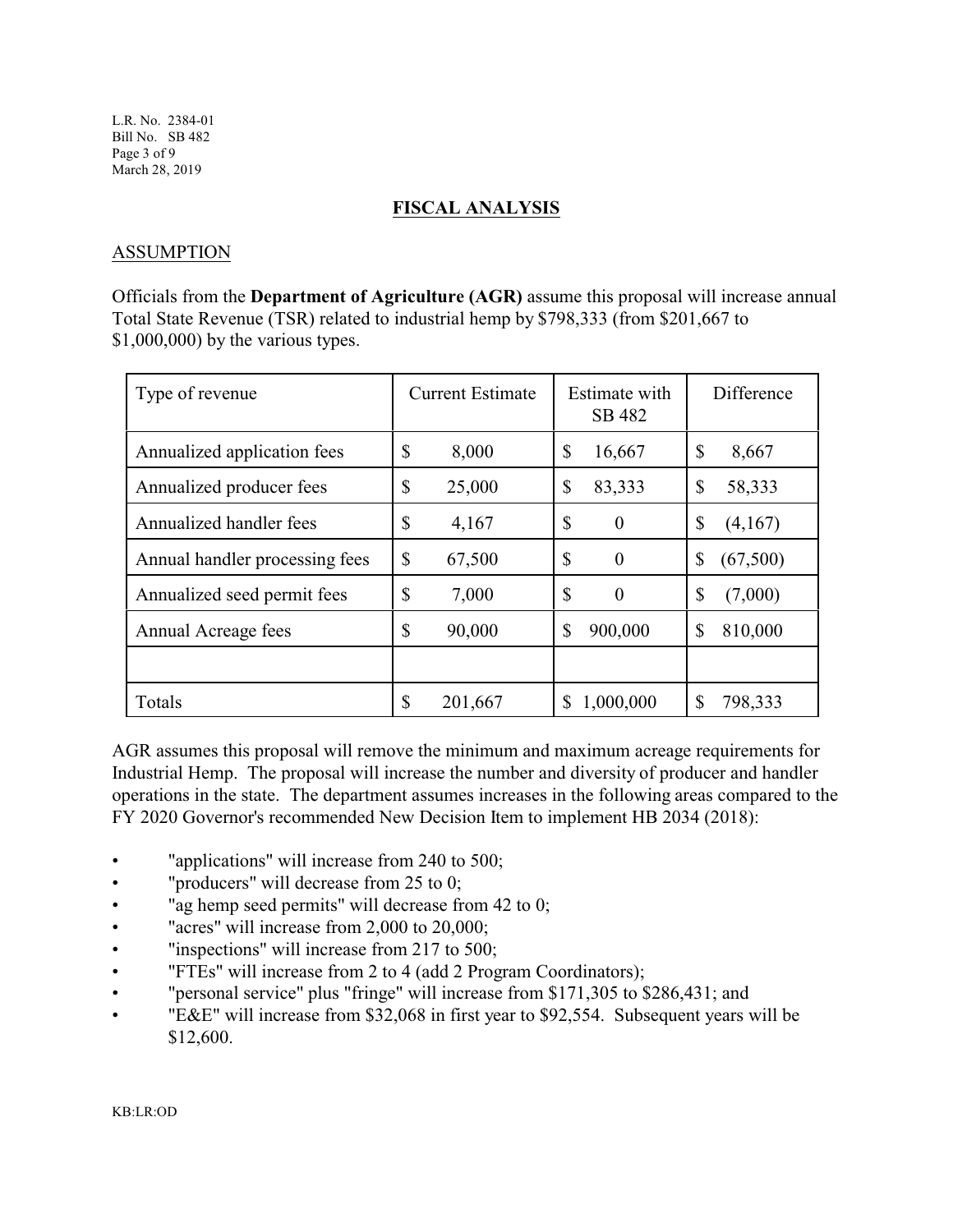L.R. No. 2384-01 Bill No. SB 482 Page 4 of 9 March 28, 2019

## ASSUMPTION (continued)

The number of licensed entities (producers, handlers, and ag hemp seed permittees) will increase from 217 to 500. AGR assumes the need for two (2) additional FTE Program Coordinators for: outreach to a larger and more diversified set of industrial hemp growers; year-round inspections of indoor growing facilities; inspections of the increased number of outdoor growers; continuous application reviews; and continuous improvement of processes used to manage a dynamic industry.

All fees used in this fiscal note are based on the rates found in the currently proposed rule for the Industrial Hemp Pilot Program authorized by HB 2034 in 2018. The proposed rule and fee rates are likely to change if subsequent legislation (such as this bill) is enacted.

| <b>Fee Type</b>       | When<br><b>Collected</b> | Fee     | Gov's Rec<br><b>NDI</b><br><b>Estimate</b><br>(HB 2034) | <b>New</b><br><b>Estimate</b><br>(SB 482) | <b>Increase</b> | <b>Subtotal</b><br><b>Increase</b> | <b>Total New</b> | <b>Total Gov's</b><br><b>Rec NDI</b><br>(HB 2034) | <b>Total</b><br>Increase<br>(SB 482) |
|-----------------------|--------------------------|---------|---------------------------------------------------------|-------------------------------------------|-----------------|------------------------------------|------------------|---------------------------------------------------|--------------------------------------|
| Applications          | Once every<br>3 years    | \$100   | 240                                                     | 500                                       | 260             | \$26,000                           | \$16,667         | \$8,000                                           | \$8,667                              |
| Producers             | Once every<br>3 years    | \$500   | 150                                                     | 500                                       | 350             | \$175,000                          | \$83,333         | \$25,000                                          | \$58,333                             |
| Handlers              | Once every<br>3 years    | \$500   | 25                                                      | 125                                       | 100             | \$50,000                           | \$0              | \$4,167                                           | $(\$4,167)$                          |
| Handler<br>Processing | Annually                 | \$2,700 | 25                                                      | 125                                       | 100             | \$270,000                          | \$0              | \$67,500                                          | $(\$67,500)$                         |
| Seed Permit           | Once every<br>3 years    | \$500   | 42                                                      | 156                                       | 114             | \$57,000                           | \$0              | \$7,000                                           | $(\$7,000)$                          |
| Acres                 | Annually                 | \$45    | 2,000                                                   | 20,000                                    | 18,000          | \$810,000                          | \$900,000        | \$90,000                                          | \$810,000                            |
| Total                 |                          |         |                                                         |                                           |                 |                                    | \$1,000,000      | \$201,667                                         | \$798,333                            |

The following chart shows the fee rates used in both the HB 2034 (2018) proposed rule and this fiscal note estimate for SB 482.

Source: Department of Agriculture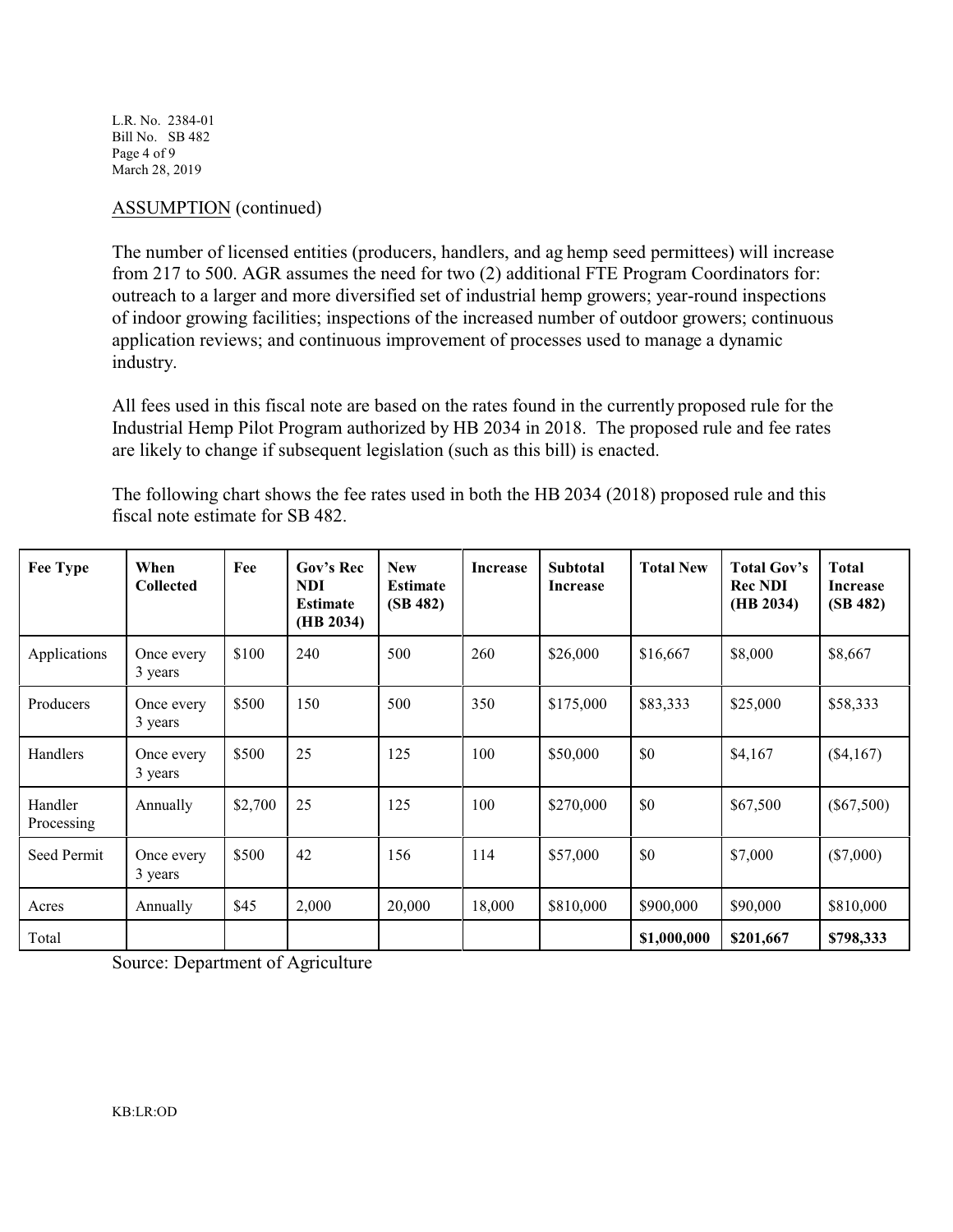L.R. No. 2384-01 Bill No. SB 482 Page 5 of 9 March 28, 2019

## ASSUMPTION (continued)

**AGR** noted in response to HB 2034 (2018), AGR made the assumption that they would need to purchase \$600,000 of equipment needed for pesticide analysis and the anticipated fee structure used on the fiscal note for HB 2034 (2018) included covering this expense. AGR noted that upon further review, the implementation strategy was revised to lower the fees paid by program participants.

- 1. AGR decided to require growers to pay the costs of gathering and submitting samples to private labs for analysis instead of AGR to perform the testing;
- 2. The revised strategy eliminated the need for additional laboratory staff and equipment - including the \$600,000 pesticide testing equipment included in the HB 2034 TAFP fiscal note; and
- 3. The fiscal impact statement for this bill does not include any impact to the Department of Public Safety - Missouri Highway Patrol.

AGR's department request for the FY 2020 budget year regarding the Industrial Hemp proposal was for \$347,338 (5 FTE). The Governor's Recommendation was for \$119,200 (2 FTE). All from the Industrial Hemp Fund.

**AGR** notes the proposed fees listed above might be likely to change again due to any legislation impacting the program as the rules have not been approved yet. The original proposal, HB 2034 (2018), was intended to be revenue neutral, meaning the estimated fees charged were calculated to cover the estimated program expenses of \$1,006,100. Any new rules proposed could also be adjusted to reflect program costs; therefore, **Oversight** will range the fiscal impact as revenue neutral (net impact \$0, proposed fees updated so that additional participants in the program would still result in revenue equaling costs to the Industrial Hemp Fund) to the increased revenue amounts indicated by AGR (proposed fees do not change even though participation in the program increases substantially).

**AGR** notes the fund number for the Industrial Hemp Fund is 0476.

**Oversight** notes this is a new fund and does not appear on the monthly State Treasurer's fund balance reports as of February 2019 as no revenues have been received.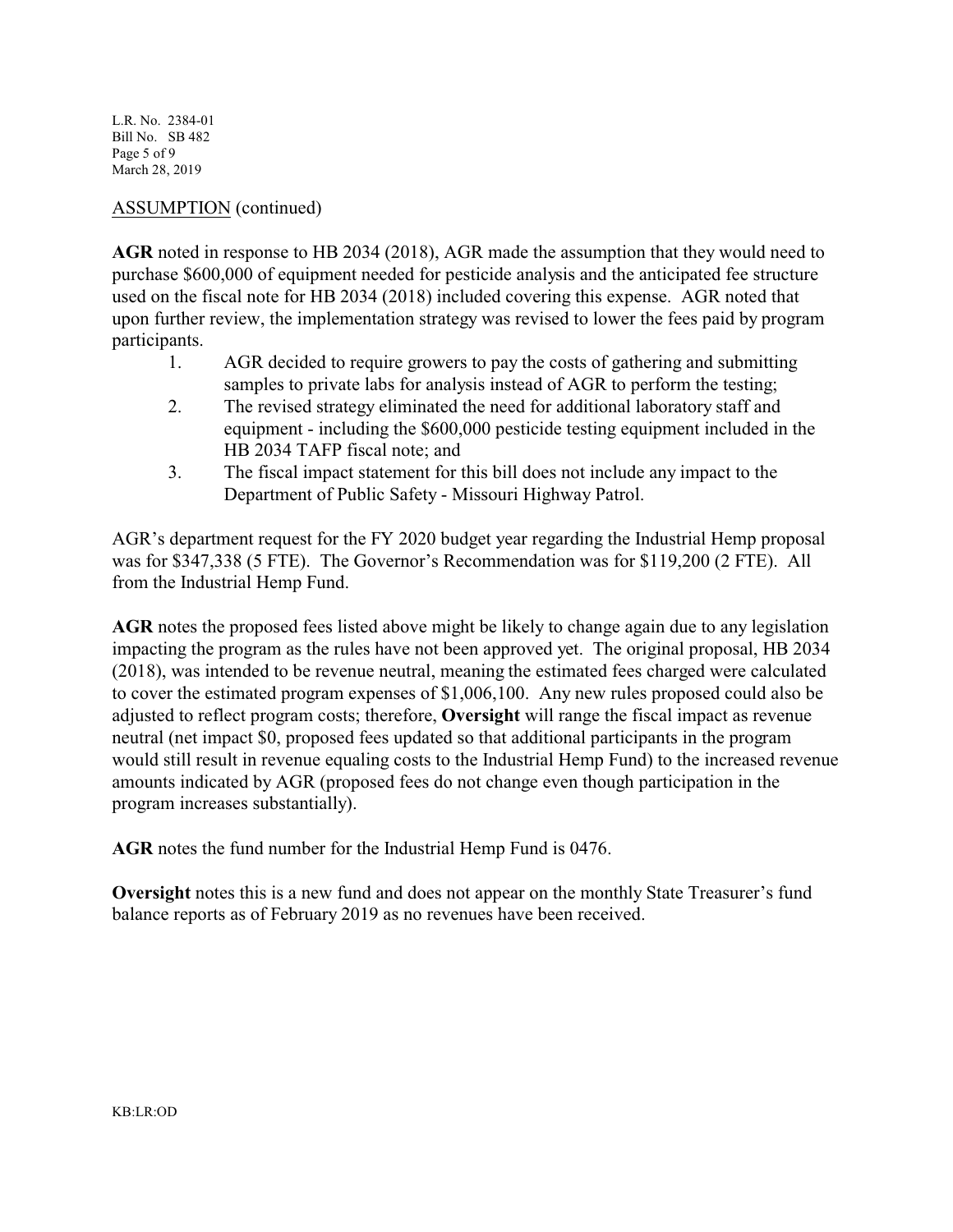L.R. No. 2384-01 Bill No. SB 482 Page 6 of 9 March 28, 2019

#### ASSUMPTION (continued)

Officials from the **Department of Higher Education (DHE)** and **Department of Public Safety - Missouri Highway Patrol (MHP)** each assume the proposal will have no fiscal impact on their respective organizations.

**Oversight** notes that DHE and MHP have each stated the proposal would not have a direct fiscal impact on their respective organizations. Oversight does not have any information to the contrary. Therefore, Oversight will reflect a zero impact on the fiscal note for DHE and MHP.

Officials from the **University of Missouri** assume the fiscal impact is unable to be determined but is not expected to be significant.

**Oversight** does not have any information to the contrary in regards to the University of Missouri's assumptions; therefore, Oversight will not reflect a fiscal impact to the University of Missouri on the fiscal note. If more information becomes available, Oversight will update the fiscal impact to higher education institutions.

Officials from the **State Technical College of Missouri** assume the proposal will have no fiscal impact on their organization.

**Oversight** notes that State Technical College of Missouri has stated the proposal would not have a direct fiscal impact on their organization. Oversight does not have any information to the contrary. Therefore, Oversight will reflect a zero impact on the fiscal note for the State Technical College of Missouri.

Oversight only reflects the responses that we have received from state agencies and political subdivisions; however, other colleges and universities were requested to respond to this proposed legislation but did not. For a general listing of political subdivisions included in our database, please refer to [www.legislativeoversight.mo.gov.](http://www.legislativeoversight.mo.gov.)

Officials from the **St. Louis County Police Department** assume the proposal will require an hour of training for all commissioned. The average pay for police officers including fringe benefits is \$46.72 per hour. The Department currently has 930 officers. The total cost for one hour of training is \$43,449.60.

**Oversight** assumes the St. Louis County Police Department can absorb these costs; therefore, Oversight will not reflect a fiscal impact on the fiscal note.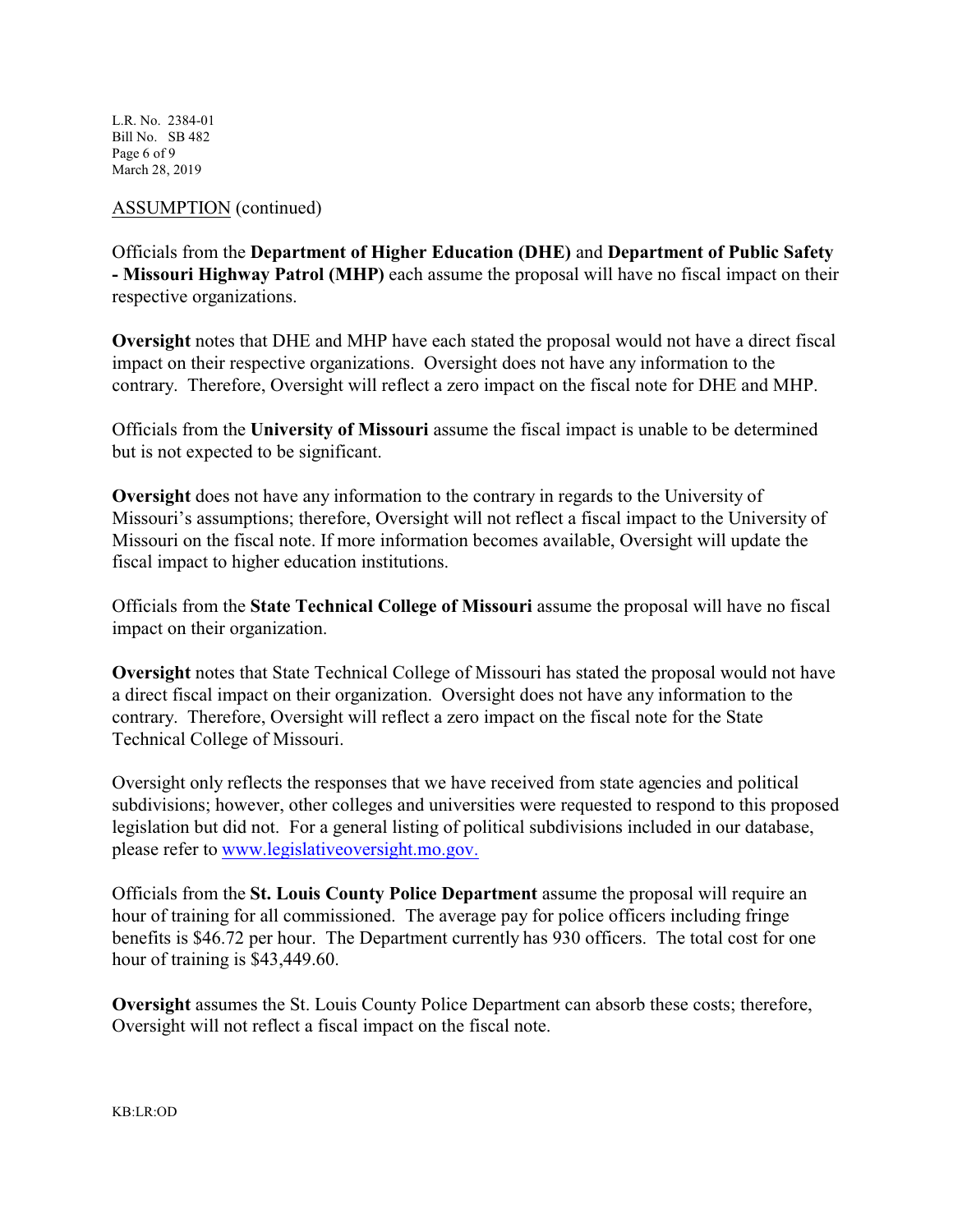L.R. No. 2384-01 Bill No. SB 482 Page 7 of 9 March 28, 2019

## ASSUMPTION (continued)

Officials from the **Springfield Police Department** and **St. Louis County Department of Justice Services** each assume the proposal will have no fiscal impact on their respective organizations.

**Oversight** notes that the agencies mentioned above have stated the proposal would not have a direct fiscal impact on their organization. Oversight does not have any information to the contrary. Therefore, Oversight will reflect a zero impact on the fiscal note for these agencies.

Oversight only reflects the responses that we have received from state agencies and political subdivisions; however, other law enforcement agencies were requested to respond to this proposed legislation but did not. For a general listing of political subdivisions included in our database, please refer to [www.legislativeoversight.mo.gov.](http://www.legislativeoversight.mo.gov.)

| FISCAL IMPACT - State Government          | FY 2020<br>$(10 \text{ Mo.})$ | FY 2021          | FY 2022       |  |
|-------------------------------------------|-------------------------------|------------------|---------------|--|
| <b>INDUSTRIAL HEMP FUND</b>               |                               |                  |               |  |
| Revenue - increased fees due to increased |                               |                  |               |  |
| number of applicants - ranged from fees   |                               |                  |               |  |
| changing so that AGR only collects        | \$187,565 or                  | $$166,161$ or    | $$167,864$ or |  |
| enough to cover additional costs to a new | \$798,333                     | \$798,333        | \$798,333     |  |
| estimate of applicants at currently       |                               |                  |               |  |
| proposed fee schedule                     |                               |                  |               |  |
| Cost - AGR                                |                               |                  |               |  |
| <b>Personal Services</b>                  | $(\$76,760)$                  | $(\$93,033)$     | $(\$93,963)$  |  |
| <b>Fringe Benefits</b>                    | $(\$44,409)$                  | $(\$53,571)$     | $(\$53,855)$  |  |
| <b>Equipment and Expense</b>              | $(\$66,496)$                  | (\$19,557)       | $(\$20,046)$  |  |
| <b>Total Costs - AGR</b>                  | (\$187,665)                   | (\$166,161)      | (\$167,864)   |  |
| Net FTE Change - AGR                      | 2 FTE                         | 2 FTE            | 2 FTE         |  |
| <b>ESTIMATED NET EFFECT ON THE</b>        | \$0 or                        | \$0 or           | \$0 or        |  |
| <b>INDUSTRIAL HEMP FUND*</b>              | \$610,668                     | <u>\$632,172</u> | \$630,469     |  |
| *Revenues and cost net to zero            |                               |                  |               |  |
| Estimated Net FTE Change to the           | 2 FTE                         | 2 FTE            | 2 FTE         |  |
| Industrial Hemp Fund                      |                               |                  |               |  |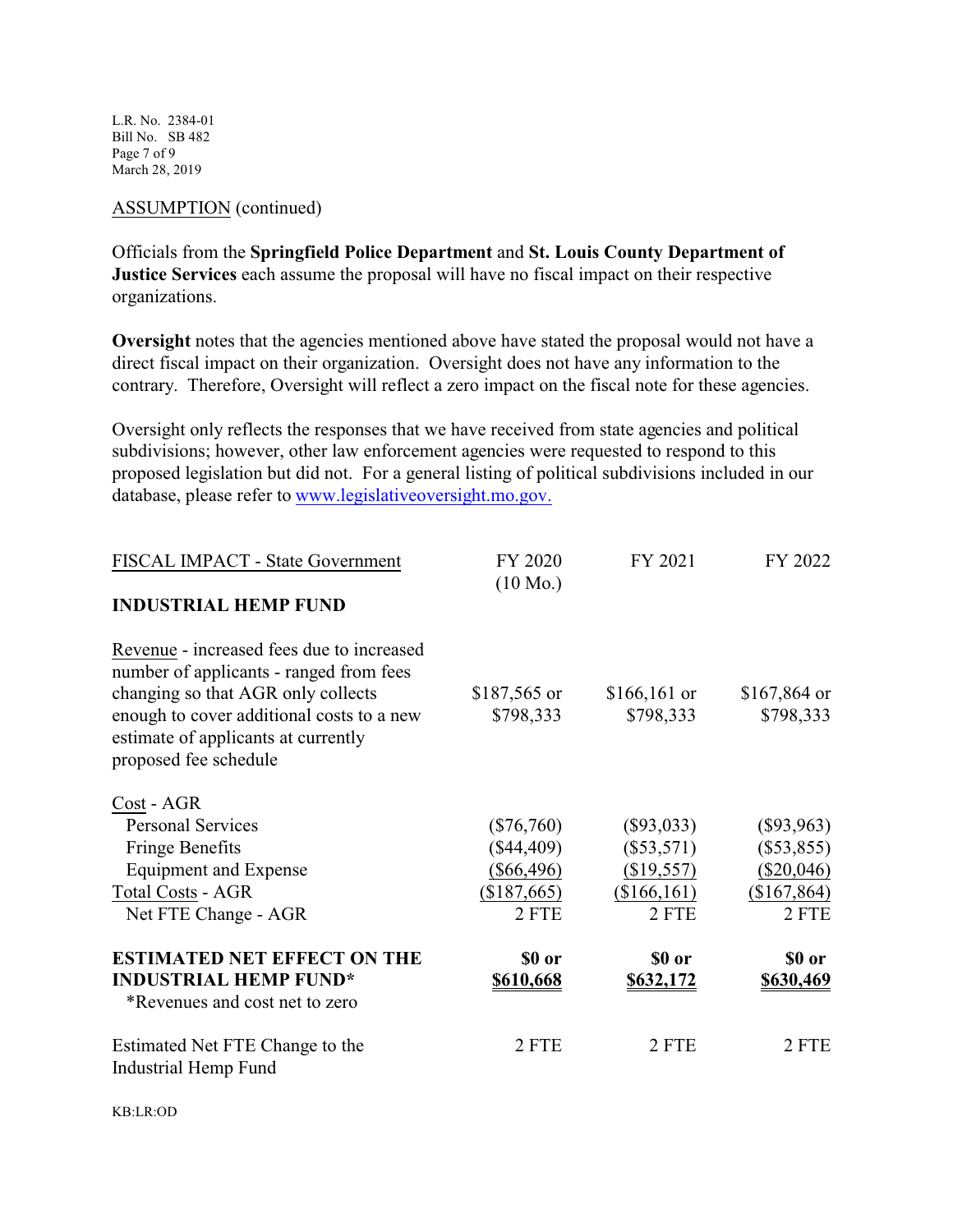L.R. No. 2384-01 Bill No. SB 482 Page 8 of 9 March 28, 2019

| FISCAL IMPACT - Local Government | FY 2020<br>$(10 \text{ Mo.})$ | FY 2021    | FY 2022                       |
|----------------------------------|-------------------------------|------------|-------------------------------|
|                                  | <u>\$0</u>                    | <u>\$0</u> | $\underline{\underline{\$0}}$ |

#### FISCAL IMPACT - Small Business

Small businesses related to the cultivation of hemp could be impacted by this proposal.

#### FISCAL DESCRIPTION

The act repeals the definitions for "grower" and "handler", modifies existing definitions, and creates several new definitions relating to industrial hemp. The act repeals the Industrial Hemp Agricultural Pilot Program.

Provisions relating to agricultural hemp seed production permits are repealed under the act.

A fingerprint criminal history is no longer required as part of the background check process in order to be registered to produce industrial hemp.

Under the act, the registration to grow industrial hemp may be transferred to a person, rather than a spouse or child, who meets the requirements of a registrant. Each individual parcel of ground or indoor cultivation facility with a separate legal description shall be required to obtain a separate registration unless the parcels are contiguous and owned by the same person of record.

Currently, a civil penalty of not less than \$2,500 may be charged for violating provisions of law relating to industrial hemp. This act changes the minimum civil penalty to not less than \$500 for such violations.

The act repeals provisions requiring any person growing industrial hemp to obtain a valid registration within 30 days.

If a crop contains an average THC concentration exceeding 0.3%, or the maximum concentration allowed under federal law, the Department may retest the crop. If the second text indicates that a crop contains an average THC concentration exceeding 0.3%, or the maximum concentration allowed under federal law, the Department may order a producer to destroy the crop.